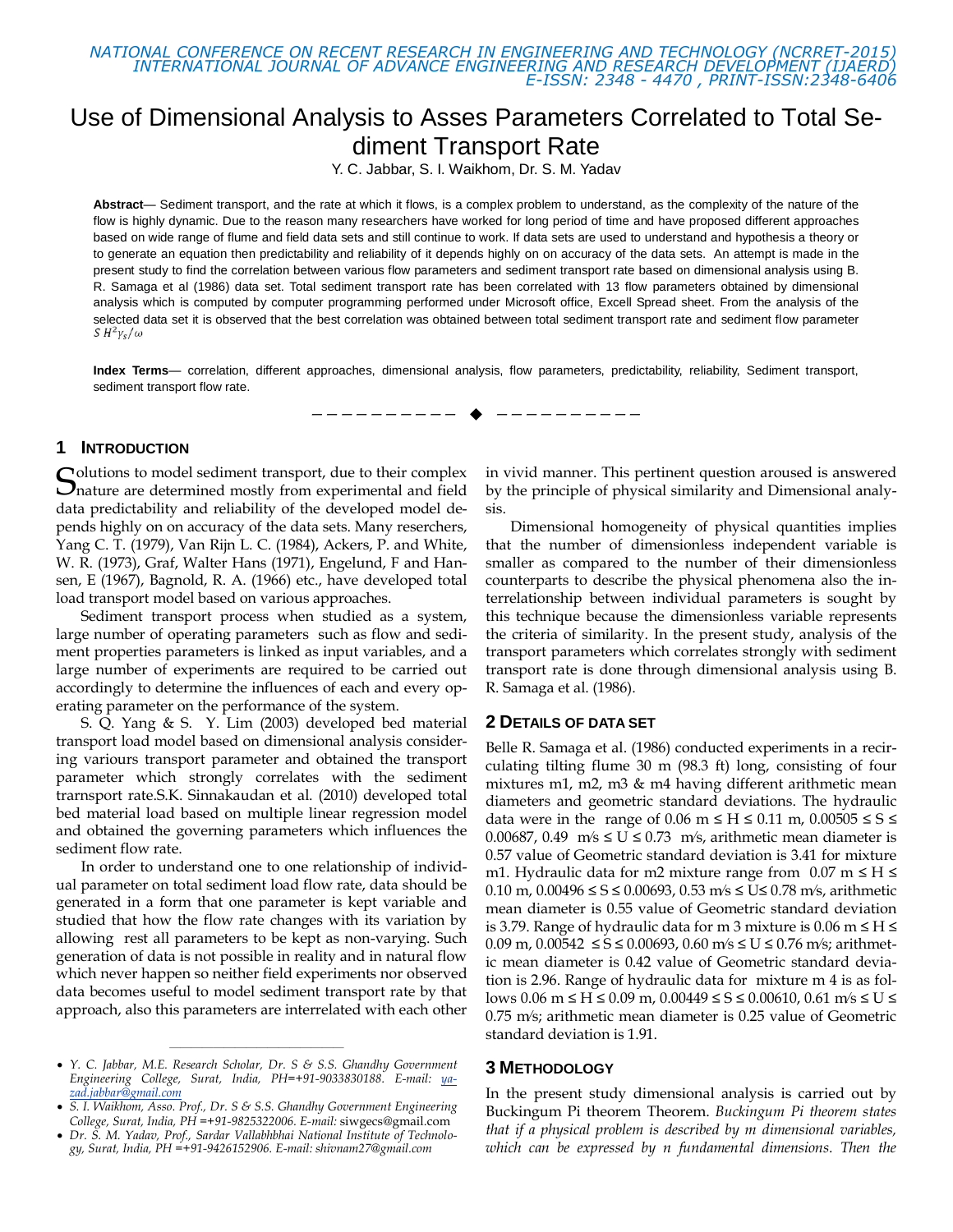*number of independent dimensionless variable is known as Pi terms.*

This obtained Pi terms are of same dimension and are in the form such that correlation between them is high, as they all represents same physical dimension. From literature review physical phenomena of sediment transport flow rate, *g<sup>T</sup>* is a function of depth of flow channel, width of flow channel, grain shear velocity, slope of surface of water or energy slope, unit weight of sediment particles, viscosity of water, dimension of sediment that is grain size diameter, gravitational acceleration, kinematic viscosity of fluid, fall velocity of the sediment, incipient condition for sediment motion in the flow.

$$
g_T = f(H, B, U'_*, S, \gamma_s - \gamma, \gamma_s, d, g, \upsilon, \omega, \gamma).
$$
 (1)

Fundamental dimensions in sediment transport process is mass, length and time and so  $n = 3$ . Thus the value of m is 12, and the value of n is 3 and so number of Pi terms which are obtained are 9.

Number of repeating variables as per Buckingum Pi theorm is considerd as 3,  $H, U'_{*} \& \gamma_{s}$ .

The units used for different variables plays a significant role in deriving the relation under dimensional analysis. So

| TABLE 1                           |  |
|-----------------------------------|--|
| UNITS USED FOR DIMENSIONAL ANYSIS |  |

| Sr. no.          | Parameter          | Unit                | <b>Dimension</b>    |  |
|------------------|--------------------|---------------------|---------------------|--|
| 1.               | $g_T$              | $\overline{Kg}_{m}$ | $M^{1}L^{-1}T^{-1}$ |  |
| 2.               | H, B, d            | $\boldsymbol{m}$    | $M^0 I^1 T^0$       |  |
| $\overline{3}$ . | $U'_*,\omega$      | m/s                 | $M^{0}L^{1}T^{-1}$  |  |
| $\overline{4}$ . | $\mathcal{S}$      | Unit-Less           | $M^0 I^0 T^0$       |  |
| 5.               | $\overline{g}$     | $m/s^2$             | $M^{0}L^{1}T^{-2}$  |  |
| 6.               | $\upsilon$         | $m^2$ /s            | $M^{0}L^{2}T^{-1}$  |  |
| $7\phantom{.0}$  | $\gamma_s, \gamma$ | $Kg/_{m^2s^2}$      | $M^{1}L^{-2}T^{-2}$ |  |

unit system adopted for the present work is MKS unit system which is presented in table number 1.

#### **3.1 Implicit expression.**

Implicit expression of obtained Pi terms by doing dimensional analysis.

$$
f_1\left(\frac{g_T u'_*,}{H^2 \gamma_s}, \frac{B}{H}, \frac{U'^2_s g}{H}, S, \frac{\gamma_s}{\gamma_s - \gamma}, \frac{\gamma}{\gamma_s}, \frac{U'_*, H}{v}, \frac{H}{a}, \frac{U'_*,}{\omega}\right) = 0
$$
 (2)

#### **3.1 Explicit expression.**

When this implicit expression is explicitly obtained it can be expressed as.

$$
\frac{g_T U'_*}{H^2 \gamma_s} = f_2 \left( \frac{B}{H}, \frac{U'^2_s g}{H}, S, \frac{\gamma_s}{\gamma_s - \gamma}, \frac{\gamma}{\gamma_s}, \frac{U'_* H}{\nu}, \frac{H}{d}, \frac{U'_*}{\omega} \right)
$$

#### **3.3 Correlation coefficient**

Correlation coefficient for  $g_T U'_\star / H^2 \gamma_s$  and different Pi terms shown under equation 3 is found for different data sets. Few Pi terms showed very strong values of correlation, but when two highly correlating terms are multiplied to form a new Pi term its Correlation Value has been seen even more stronger ( nearest to one )

So the new explicit function obtained.

$$
\frac{g_T U'_*}{H^2 \gamma_s} = f_3 \left( \frac{B}{H}, \frac{U''^2}{H}, S, \frac{\gamma_s}{\gamma_s - \gamma}, \frac{\gamma}{\gamma_s}, \frac{U'_* H}{\nu}, \frac{H}{d'} \right)
$$
\n
$$
\frac{U'_*}{\omega}, \frac{S}{\omega}, \frac{U'_*}{\mu}, \frac{U'^2}{H}, \frac{g}{H \omega}, \frac{U'_* H S}{\nu}, \frac{B S}{H} \right)
$$
\n(4)

By making  $g_T$  as Subject in above expression  $g_T$  can be written as.

$$
g_T = f_4 \left( \frac{B H \gamma_s}{U'_*}, \frac{U'_* H \gamma_s}{g}, \frac{S H^2 \gamma_s}{U'_*}, \frac{H^2 \gamma_s^2}{U'_* (\gamma_s - \gamma)}, \frac{\gamma H^2}{U'_*}, \frac{H^3 \gamma_s}{U^3}, \frac{H^3 \gamma_s}{d U'_*}, \frac{H^2 \gamma_s}{\omega}, \frac{S H^2 \gamma_s}{\omega}, \frac{U'_* H S \gamma_s}{g}, \frac{U'_* H S \gamma_s}{\omega} \right)
$$
(5)  

$$
\frac{U'_* H \gamma_s}{g \omega}, \frac{H^3 S c \gamma_s}{U}, \frac{B H S \gamma_s}{U'_*})
$$

When  $g_T$  is plotted with each and every term under the Equation 5, linear relationship gives better result. In order to measure the strength of the relationship, computation of correlation coefficient is done, which is a numerical indicator of the strength and direction (positive or negative) of the linear relationship between two variables.

Correlation coefficient is computed using karl Person's method as given in equation 6. For precise and accurate result, square of the Pearson product moment correlation coefficient,  $r<sup>2</sup>$  is considered for present study. The formula for it for two variables,  $X$  and  $Y$  is:

Correlation coefficient,

$$
r = \frac{\sum_{i=1}^{n} (X_i - \bar{X})(Y_i - \bar{Y})}{\sqrt{\sum_{i=1}^{n} (X_i - \bar{X})^2} \sqrt{\sum_{i=1}^{n} (Y_i - \bar{Y})^2}}.
$$
(6)

Where:

 $\boldsymbol{X}$  and  $\boldsymbol{Y}$  are individual observations (e.g. the value of for  $g_T$  for i<sup>th</sup> observation and the value of **B H**  $\gamma_s/U_*$  for the same i<sup>th</sup> observation) and  $\bar{X}$  and  $\bar{Y}$  are the means for variables X and Y (e.g. the mean value in  $g<sub>T</sub>$  and B H  $\gamma_s/U'_s$ ); Sample calculation of *r 2* is hown under table 2.

Pearson r coefficient varies between –1 and +1, with +1 indicating a perfect positive relationship (a high score on variable  $X = a$  high score on variable  $Y$ , -1 a perfect negative relationship (a high score on  $X = a$  low score on Y), and 0 indicates as no relationship is present. Thus, in present study most influencing parameter is calculated using equation 5.

(3)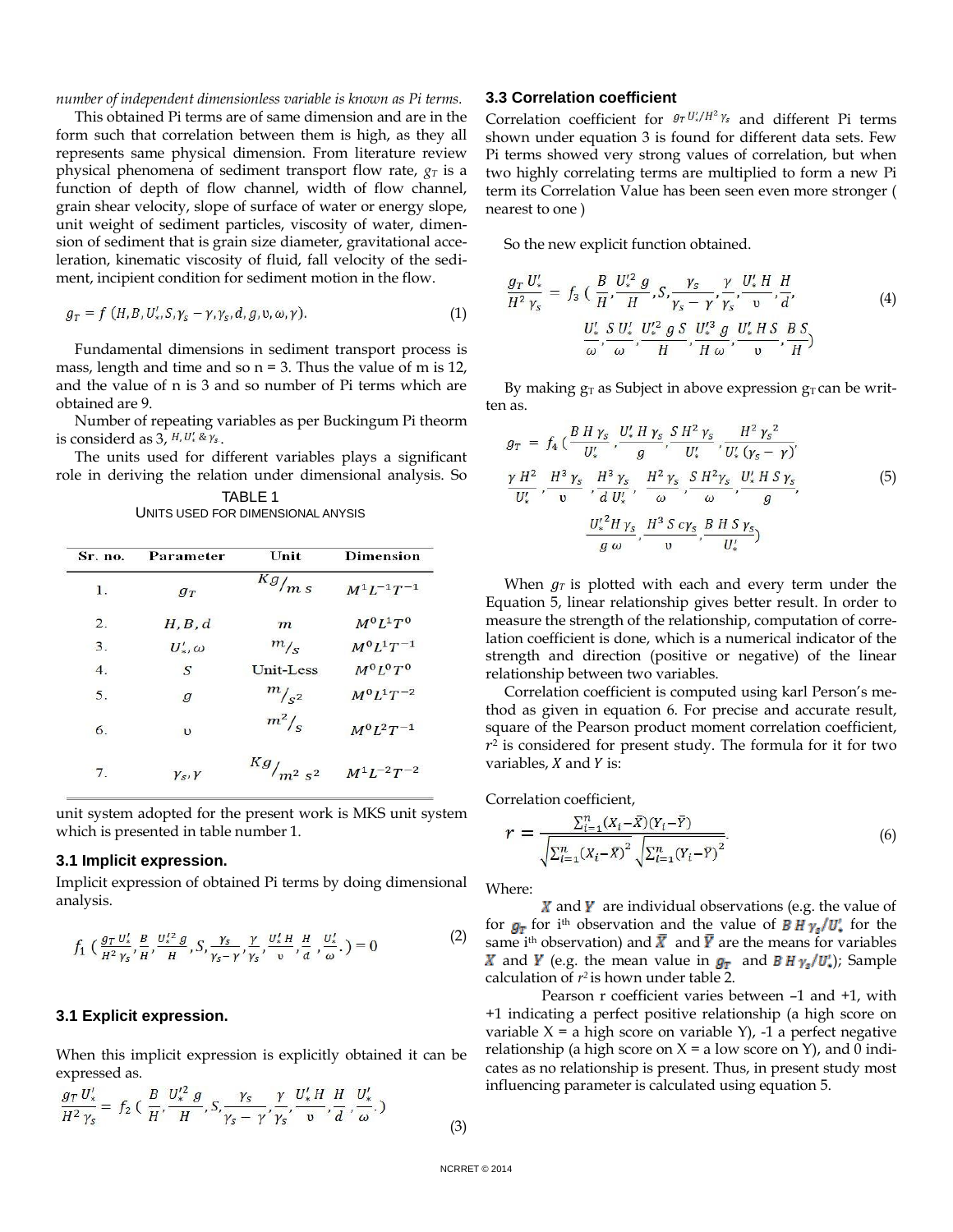TABLE 2 SAMPLE CALCULATION, FOR COMPUTING PEARSON PRODUCT MOMENT CORRELATION COEFFICIENT

| Sr.                      | (Y)                       | (X)                               | Numerator<br>calculation                   | Denominator Value                                                                                                                                              |
|--------------------------|---------------------------|-----------------------------------|--------------------------------------------|----------------------------------------------------------------------------------------------------------------------------------------------------------------|
| no.                      | $g_T$                     | $B H \gamma_s$<br>$\mathbf{U}'_s$ | $(X_i - \overline{X})(Y_i - \overline{Y})$ | $\overline{2}$<br>$\overline{\mathbf{z}}$<br>$\boldsymbol{n}$<br>$\boldsymbol{n}$<br>$\sum (Y_i - \overline{Y})$<br>$(X_i - \bar{X})$<br>$\overline{i=1}$<br>π |
| $\overline{1}$           | 5.25E-05                  | $9.97E + 03$                      | 0.37                                       |                                                                                                                                                                |
| $\overline{\phantom{a}}$ | 1.32E-04                  | $1.23E + 04$                      | 0.03                                       |                                                                                                                                                                |
| 3                        | 2.49E-04                  | $1.42E + 04$                      | 0.09                                       |                                                                                                                                                                |
| $\overline{4}$           | 1.10E-04                  | $1.05E + 04$                      | 0.16                                       |                                                                                                                                                                |
| 5                        | 2.00E-04                  | $1.28E + 04$                      | 0.00                                       | 1.61                                                                                                                                                           |
| 6                        | 3.04E-04                  | $1.36E + 04$                      | 0.09                                       |                                                                                                                                                                |
| $\overline{7}$           | 2.63E-05                  | $1.21E + 04$                      | 0.12                                       |                                                                                                                                                                |
| 8                        | 2.03E-04                  | $1.52E + 04$                      | 0.06                                       |                                                                                                                                                                |
| 9                        | 3.22E-04                  | $1.54E + 04$                      | 0.37                                       |                                                                                                                                                                |
|                          | Average<br>$= 1.29E + 04$ | Average<br>$= 1.78E - 04$         | Sum<br>$= 1.29$                            |                                                                                                                                                                |

*r* = 1.29/1.61, that gives a value of *r* as 0.801 & *r* <sup>2</sup> as 0.64

## **4 RESULT AND ANALYSIS**

Correlation coefficient of  $g_T$  with all thirteen Pi terms of equation 5 for Belle R. Samaga et al. mixtue m1, m2, m3 & m4 are presented in table 3, table 4, table 5 & table 6 respectively. The value of correlation coefficient found most near to 1 among these thirteen values, has been given the rank 1 and the one next to it as rank 2 and so on till rank 13 which showed value which is closest to zero and have least correlation.

TABLE 3

COMPARING CORRELATION COEFFICIENT VALUES, DATA SET NAME: BELLE R. SAMAGA ET AL. MIXTURE - 1

| Sr. No. | Ordinate |      | Abscissa                                                      | Correlation coefficient,<br>$r^2$ | Rank           |
|---------|----------|------|---------------------------------------------------------------|-----------------------------------|----------------|
| 1.      | $g_T$    | vs.  | $B H \gamma_s$<br>$U'_+$                                      | 0.637                             | 13             |
| 2.      | $g_T$    | vs.  | $U'$ . H $\gamma$ <sub>s</sub><br>$\mathcal G$                | 0.954                             | 3 <sup>1</sup> |
| з.      | $g_T$    | vs.  | $SH^2\gamma$<br>U'                                            | 0.947                             | $-5$           |
| 4.      | $g_T$    | vs.  | $H^2 \gamma_s^2$<br>$U'_{\epsilon}(\gamma_{\epsilon}-\gamma)$ | 0.840                             | 9              |
| 5.      | $g_T$    | vs.  | $\gamma H^2$<br>U'                                            | 0.840                             | 10             |
| б.      | $g_T$    | vs.  | $H^3 \gamma_s$<br>U                                           | 0,910                             | 7              |
| 7.      | $g_T$    | vs.  | $H^3 \gamma_s$<br>dU'                                         | 0.868                             | $\mathbf{s}$   |
| 8.      | $g_T$    | vs.  | $H^2 \gamma_s$<br>$\omega$                                    | 0.921                             | 6              |
| 9.      | $g_T$    | vs.  | $SH^2\gamma_s$<br>$\omega$                                    | 0.971                             | $\mathbf{1}$   |
| 10.     | $E_T$    | vs.  | $U'$ , $H S Y_s$<br>-9                                        | 0.802                             | 11             |
| 11.     | $E_T$    | 275. | $U'^{2} H Y_{s}$<br>$g\omega$                                 | 0.961                             | $\overline{2}$ |

| .<br>12. | $g_T$ | vs. | r<br>$\overline{\phantom{a}}$<br>л | 0.952 |    |
|----------|-------|-----|------------------------------------|-------|----|
| 13.      | Вτ    | vs. | <b>BHS</b><br>mr.                  | 0.706 | 12 |

By Comparing correlation coefficient values, for data set B. R. Samaga et al. Mixture m1,  $^{S \ H^2 \gamma_s/\omega}$  ranks highest with the value of 0.971 followed by  $U^{\mu}$   $H$   $\gamma$ s/ $g\omega$  having value 0.961, having value of 0.954 etc.

TABLE 4 COMPARING CORRELATION COEFFICIENT VALUES, DATA SET NAME: BELLE R. SAMAGA ET AL. MIXTURE - 2

| Sr. No. | Ordinate |     | Abscissa                                    | Correlation coefficient,<br>$r^2$ | Rank           |
|---------|----------|-----|---------------------------------------------|-----------------------------------|----------------|
| 1.      | $g_T$    | vs. | $B H \gamma_s$<br>$U'_*$                    | 0.062                             | 13             |
| 2.      | $g_T$    | vs. | $U'_*$ H $\gamma_s$<br>$\mathcal{G}$        | 0.882                             | 6              |
| 3.      | $g_T$    | vs. | $SH^2\gamma_s$<br>$U'_*$                    | 0.910                             | $\overline{4}$ |
| 4.      | $g_T$    | vs. | $H^2 \gamma_s^2$<br>$U'_*(\gamma_s-\gamma)$ | 0.429                             | 12             |
| 5.      | $g_T$    | vs. | $\gamma H^2$<br>$U'_\bullet$                | 0.429                             | 11             |
| 6.      | $g_T$    | vs. | $H^3$ $\gamma_s$<br>U.                      | 0.741                             | $\overline{7}$ |
| 7.      | $g_T$    | vs. | $H^3 \gamma_s$<br>$d U'_*$                  | 0.543                             | 10             |
| 8.      | $g_T$    | vs. | $H^2\,\gamma_s$<br>$\omega$                 | 0.703                             | 9              |
| 9.      | $g_T$    | vs. | $S H^2 \gamma_s$<br>$\omega$                | 0.979                             | $\mathbf{1}$   |
| 10.     | $g_T$    | vs. | $U'_*$ H S $\gamma_s$<br>$\mathfrak{g}$     | 0.932                             | $\overline{3}$ |
| 11.     | $g_T$    | vs. | $U_*^{\prime\,2}H$ $\gamma_s$<br>$g\omega$  | 0.900                             | 5              |
| 12.     | $g_T$    | vs. | $H^3$ S $\gamma_s$<br>U                     | 0.954                             | $\overline{2}$ |
| 13.     | $g_T$    | vs. | $B$ H $S$ $\gamma$ <sub>s</sub><br>$U'_*$   | 0.719                             | 8              |

For Mixture m2,  $\frac{S H^2 \gamma_s}{\omega}$  rank highest with the value of 0.797 followed by  $H^3 S \gamma_s/v$  0.954,  $U_*' H \gamma_s/g$  having value of 0.932 etc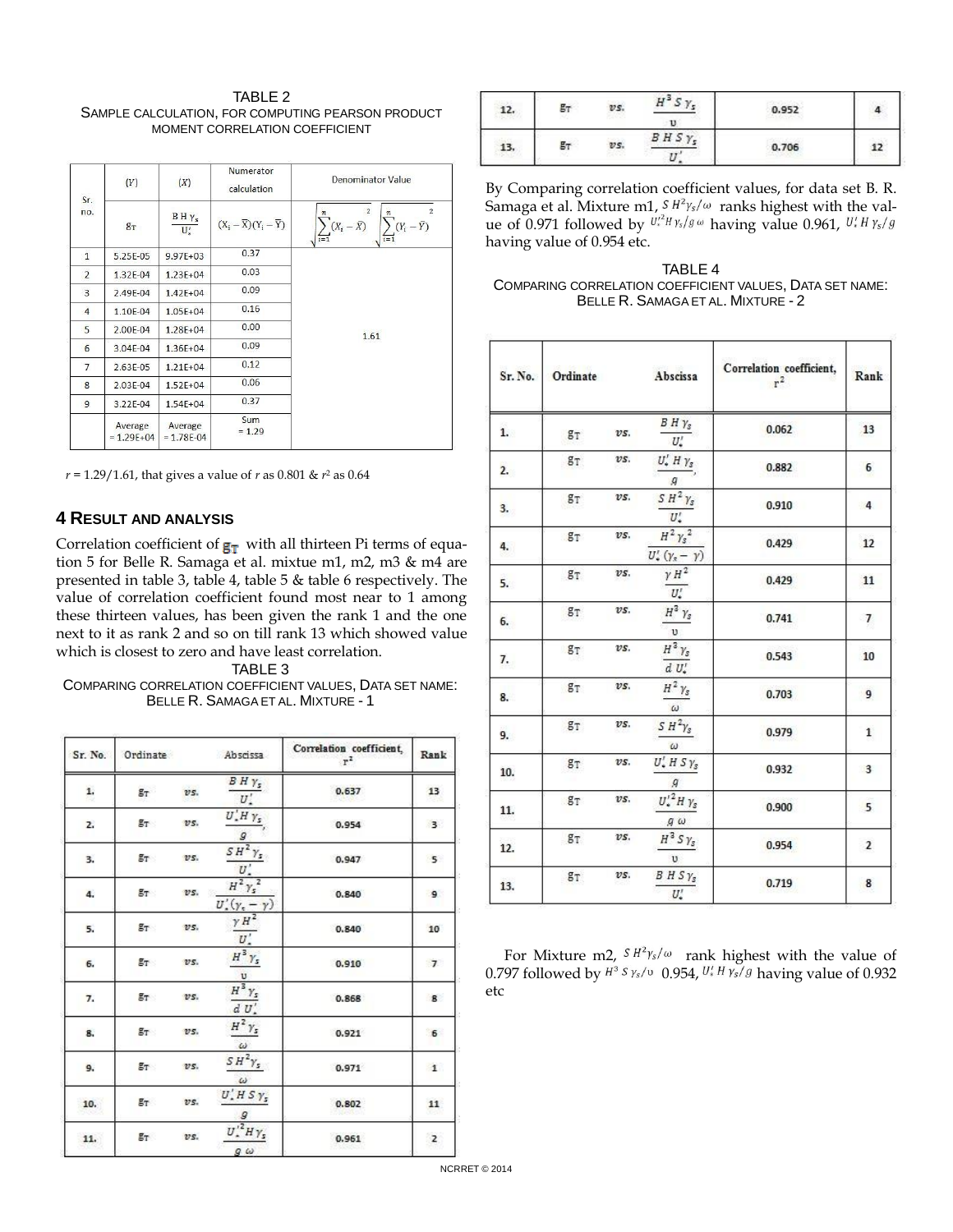TABLE 5 COMPARING CORRELATION COEFFICIENT VALUES, DATA SET NAME: BELLE R. SAMAGA ET AL. MIXTURE - 3

| Sr. No. | Ordinate |     | Abscissa                                      | Correlation coefficient,<br>$r^2$ | Rank                    |
|---------|----------|-----|-----------------------------------------------|-----------------------------------|-------------------------|
| 1.      | $g_T$    | vs. | $B H \gamma_s$<br>$\overline{U'_*}$           | 0.448                             | 13                      |
| 2.      | $g_T$    | vs. | $U'_*$ H $\gamma_s$<br>$\overline{g}$         | 0.858                             | 6                       |
| 3.      | $g_T$    | vs. | $S H^2 \gamma_s$<br>$U'_*$                    | 0.949                             | $\overline{\mathbf{3}}$ |
| 4.      | $g_T$    | vs. | $H^2 \gamma_s^2$<br>$U'_*(\gamma_s - \gamma)$ | 0.686                             | 10                      |
| 5.      | $g_T$    | vs. | $yH^2$<br>$U'_*$                              | 0.686                             | $_{11}$                 |
| 6.      | $g_T$    | vs. | $H^3$ $\gamma_s$<br>U                         | 0.685                             | 12                      |
| 7.      | $g_T$    | vs. | $H^3 Y_s$<br>$d U'_*$                         | 0.708                             | 9                       |
| 8.      | $g_T$    | vs. | $H^2 \gamma_s$<br>$\omega$                    | 0.819                             | 7                       |
| 9.      | $g_T$    | vs. | $S H^2 \gamma_s$<br>$\omega$                  | 0.975                             | 1                       |
| 10.     | $g_T$    | vs. | $U'_*$ H S $\gamma_s$<br>$\overline{g}$       | 0.963                             | $\overline{2}$          |
| 11.     | $g_T$    | vs. | $U'^2_sH\gamma_s$<br>$g\omega$                | 0.909                             | $\overline{4}$          |
| 12.     | $g_T$    | vs. | $H^3$ S $\gamma_s$<br>$\upsilon$              | 0.871                             | 5                       |
| 13.     | $g_T$    | vs. | $B$ H S $\gamma$ <sub>s</sub><br>$U'_*$       | 0.746                             | 8                       |

For Mixture m3,  $\frac{S H^2 \gamma_s}{\omega}$  ranks highest with the value of 0.975 followed by  $U'_* H \gamma_s / g$  with the value of 0.963,  $S H^2 \gamma_s / U'_*$ having value of 0.949.

# TABLE 6

COMPARING CORRELATION COEFFICIENT VALUES, DATA SET NAME: BELLE R. SAMAGA ET AL. MIXTURE - 4

| Sr. No.      | Ordinate |     | Abscissa                                       | Correlation coefficient, | Rank         |
|--------------|----------|-----|------------------------------------------------|--------------------------|--------------|
| $\pm$        | Êг       | vs. | $B$ $H$ $\gamma$ ,<br>$U'$ .                   | 0.292                    | 13           |
| 2.           | Ēт       | vs. | $U'$ . H $\gamma$ <sub>2</sub><br>$\mathcal G$ | 0.838                    | 6            |
| 3.           | gr.      | vs. | $SH^2$ $\gamma$<br>$U^{\prime}$                | 0.928                    | $\mathbf{z}$ |
| $\mathbf{4}$ | $g_T$    | vs. | $H^2$ $\gamma_s^2$<br>$U'_{n}(y_{n}-y)$        | 0.534                    | 11           |
| 5.           | Ør       | vs. | $rac{v H^2}{U'_*}$                             | 0.534                    | 12           |
| 6.           | $g_T$    | vs. | $H^2$ $V_a$<br>$\upsilon$                      | 0.642                    | 9            |

| 7.  | $g_T$ | vs. | $H^2$ $\gamma$ <sub>2</sub><br>$d U'_*$ | 0.573 | 10 |
|-----|-------|-----|-----------------------------------------|-------|----|
| 8.  | $g_T$ | vs. | $\frac{H^2 \ \gamma_s}{\omega}$         | 0.699 | -7 |
| 9.  | $g_T$ | vs. | $SH^2\gamma$ <sub>2</sub><br>ω          | 0.972 |    |
| 10. | Ør    | vs. | $U'$ , $H S y$ ,<br>я                   | 0.928 | 3  |
| 11. | $g_T$ | vs. | $U''$ H $\gamma$<br>$g\omega$           | 0.896 |    |
| 12. | gL.   | vs. | $H^2$ S <sub>Y<sub>2</sub></sub><br>υ   | 0.890 | 5  |
| 13. | Br    | vs. | BHS <sub>Y</sub><br>$U^{\prime}$ .      | 0.658 | 8  |

For Mixture m4,  $\frac{S H^2 \gamma_s}{\omega}$  ranks highest with the value of 0.972 followed by  $S H^2 \gamma_s/U_*$  with the value of 0.928,  $U_* H \gamma_s/g$ having value of 0.928.

# **5 CONCLUSION**

The most influencing parameter for Total sediment flow rate,  $\mathbf{F}$ . (Kg/m s) out of 13 different parameters under equation 5 is  $S H^2 y_s/\omega$  (Kg/m s) with correlation coefficient's value of 0.971, 0.979, 0.975 & 0.972 for Belle R. Samaga et al. data set's mixture m1 , m2, m3 & m4.

## **Notation**

- $B =$  width of channel;
- $d$  = sediment diameter;
- $\mathbf{F}$  = total sediment flow rate (kg/ms);
- $\mathbf{s}$  = gravitational acceleration;
- $H =$  water depth;
- $\sqrt{\ }$  = flow discharge;
- $r$  = Pearson product moment correlation coefficient;
- $S =$  energy slope;
- $\mathbf{U}$  = Average velocity.
- $\mu$  = shear velocity
- $\mathbf{U}'$  = shear velocity due to grain;
- $\mathbf{U}_{\text{F}}$  = Shields critical shear velocity;
- $\mathbf{v}$  = specific weight of water;
- $Y_i$  = specific weight of sediment;
- $\mathbf{v}$  = kinematic viscosity of water;
- $\omega$  = fall velocity of particle.

# **REFERENCES**

- *[1] S.K. Sinnakaudan, M.S. Sulaiman, and S.H. Teoh, "Total bed material load equation for high gradient rivers," Journal of Hydro-environment Research 4 (2010) 243-251*
- *[2] Cheng and Nian-Sheng, "Simplified settling velocity formula for sediment particle," Journal of Hydraulic Engineering, ASCE, 123(2), 149-152.*
- *[3] J. M. Buffington and D R. Montgomery, "A systematic analysis of eight decades of incipient motion studies, with special reference to gravel-bedded rivers," Water Resources Research, Vol. 33, No. 8, Pages 1993–2029, August 1997*
- *[4] J.G. Duan, "A Simple Total Sediment Load Formula," World Environmental and Water Resources Congress 2013: Showcasing the Future, ASCE 2013*
- *[5] S.Q. Yang and S.Y. Lim, "Total Load Transport Formula for Flow in Alluvial Channels," 10.1061/(ASCE)0733-9429(2003)129:1(68)*
- *[6] B.R. Samaga, K.G. Ranga Raju, and R.J. Garde, "Bed Load Transport Of Sediment Mixtures," J. Hydraul. Eng. 1986.112:1003-1017.*